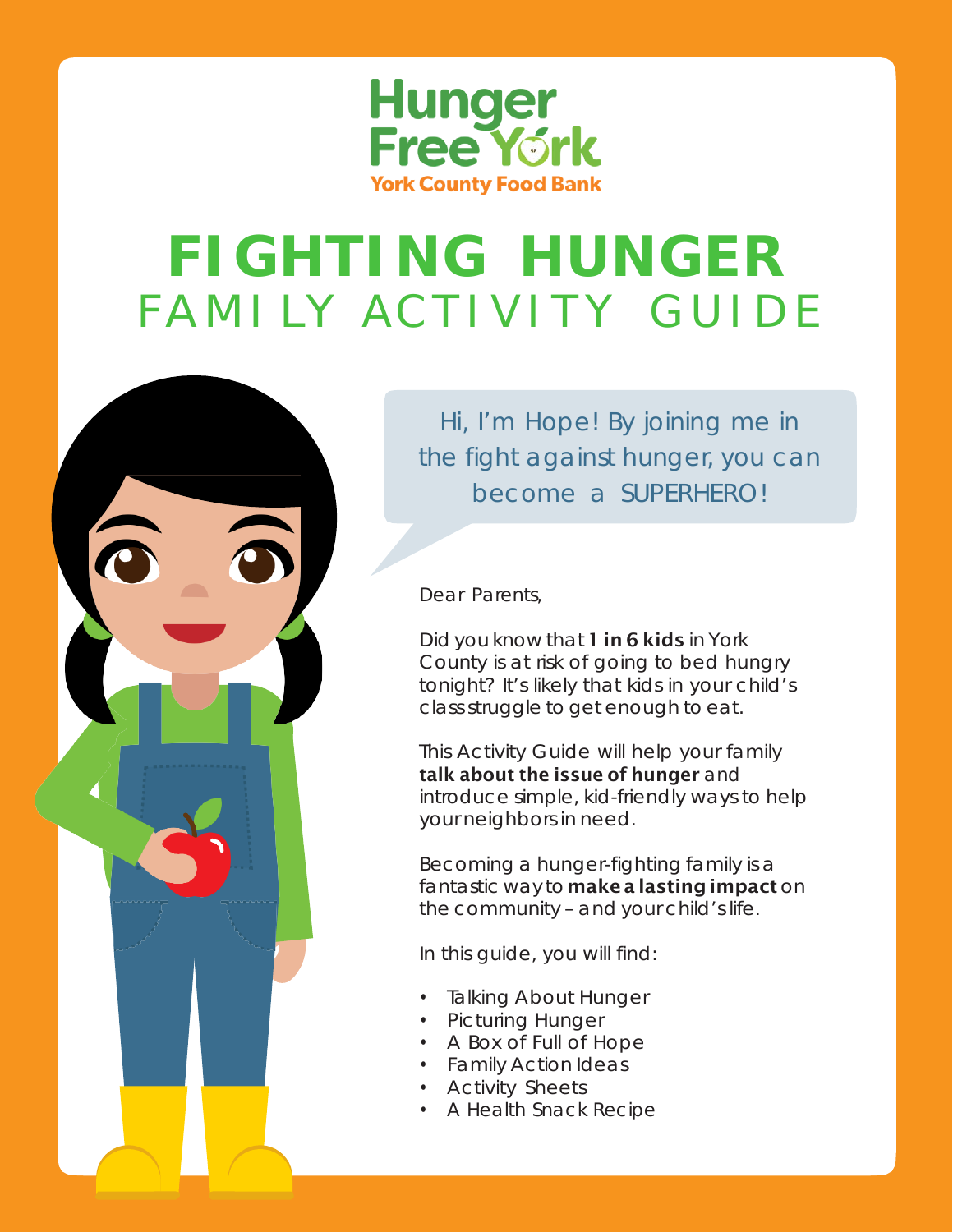## Talking about hunger.

#### Read this passage together and discuss the questions that follow.

"My mom lost her job, and it is very hard for my family to afford all the things we need, including food. I get freebreakfast and lunch at school, which makes my parents happy. If my mom couldn't visit the local pantry to get food, we might not be able to eat dinner, and we would all be very hungry. Sometimes I am sad that I can't get new toys or clothes, but I am grateful to have a place to live and food to eat."

#### What is the connection between the mom's job and food on the family's table?

Answer: Food costs money, and when a parent loses a job, there might not be enough money available to pay for all the things a family needs. Food is perhaps the biggest necessity of all. When a family can't afford food, it causes many problems.

Talk about other things that cost money—for example: clothes, toys, entertainment and school supplies. Which of these things are necessities, and which aren't?



#### What do you think might happen if the child couldn't take advantage of the free lunch program?

Answer: They would be sad because they may experience hunger more often, and it doesn't feel good to be hungry.



### Where does York County Food Bank get food and where does it go?

York County Food Bank gets food from farmers, grocery stores, food drives, and people like you. After the food arrives at the Food Bank, it is distributed to 125 partner feeding programs in our community, such as food pantries, soup kitchens, shelters, and daycares.

The mom in the story above visited her local food pantry to get meals for her family.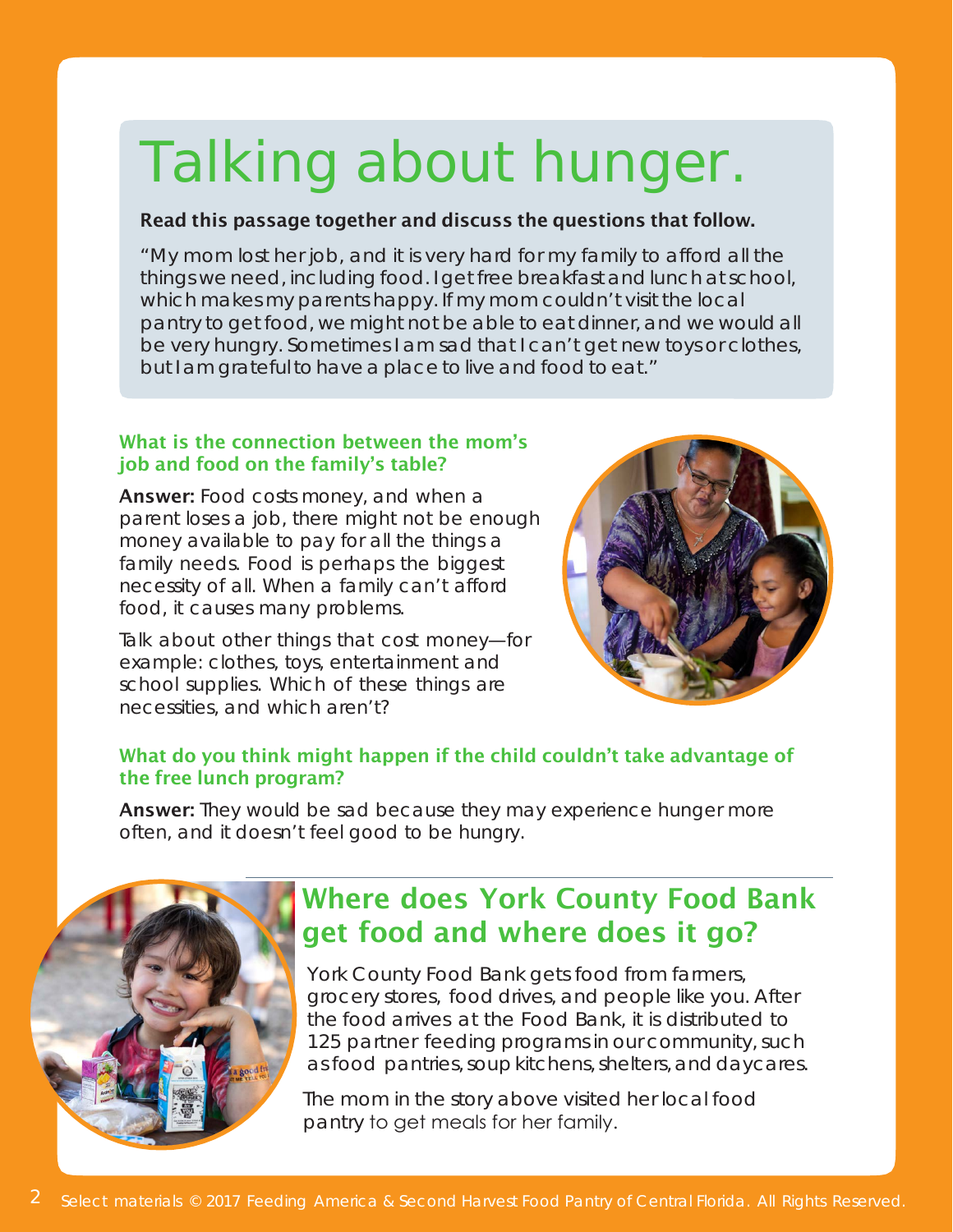### Picturing Hunger

When you're hungry, your stomach might hurt or make funny noises, but hunger affects more than just your tummy.

Being hungry can make you tired and grumpy. It can also make learning very difficult.

How would you feel if you missed lunch or couldn't have snacks?

What would you do?



#### In this box, write a story about someone experiencing hunger or draw a picture of what hunger feels like.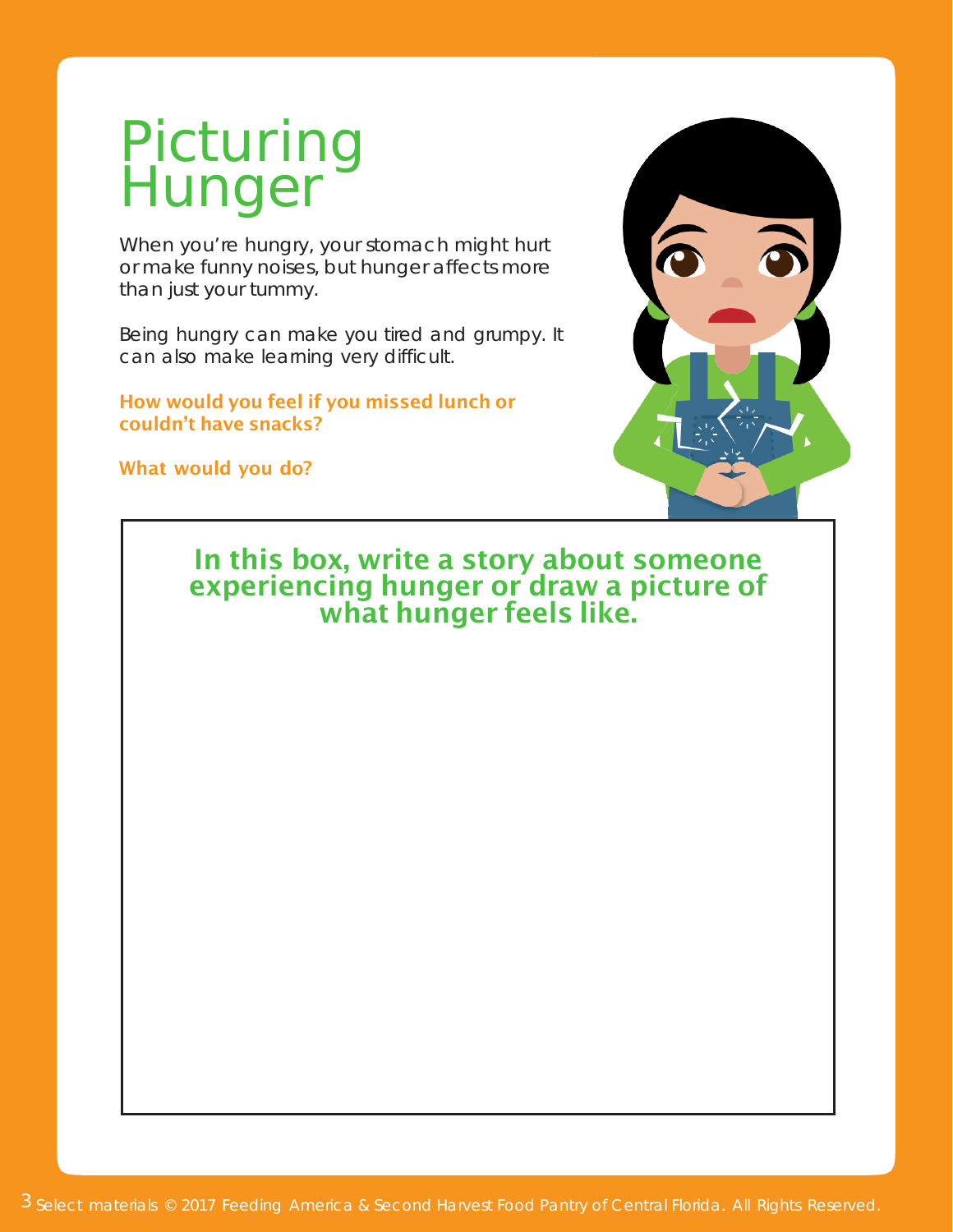### A Box Full of Hope

A food bank collects, stores, and distributes food to people in need. Last year, York County Food Bank provided more than 2 million meals to families, kids and seniors in York County!

Caring people like you donate more than 50,000 pounds of food each year through community food drives.

Dried and canned foods, such as pasta and soup, are great items to donate. What else would be good to donate?





In the donation box below, draw the food items that you can donate to the food bank.

To view a list of our most needed items, visit yorkfoodbank.org/food-drives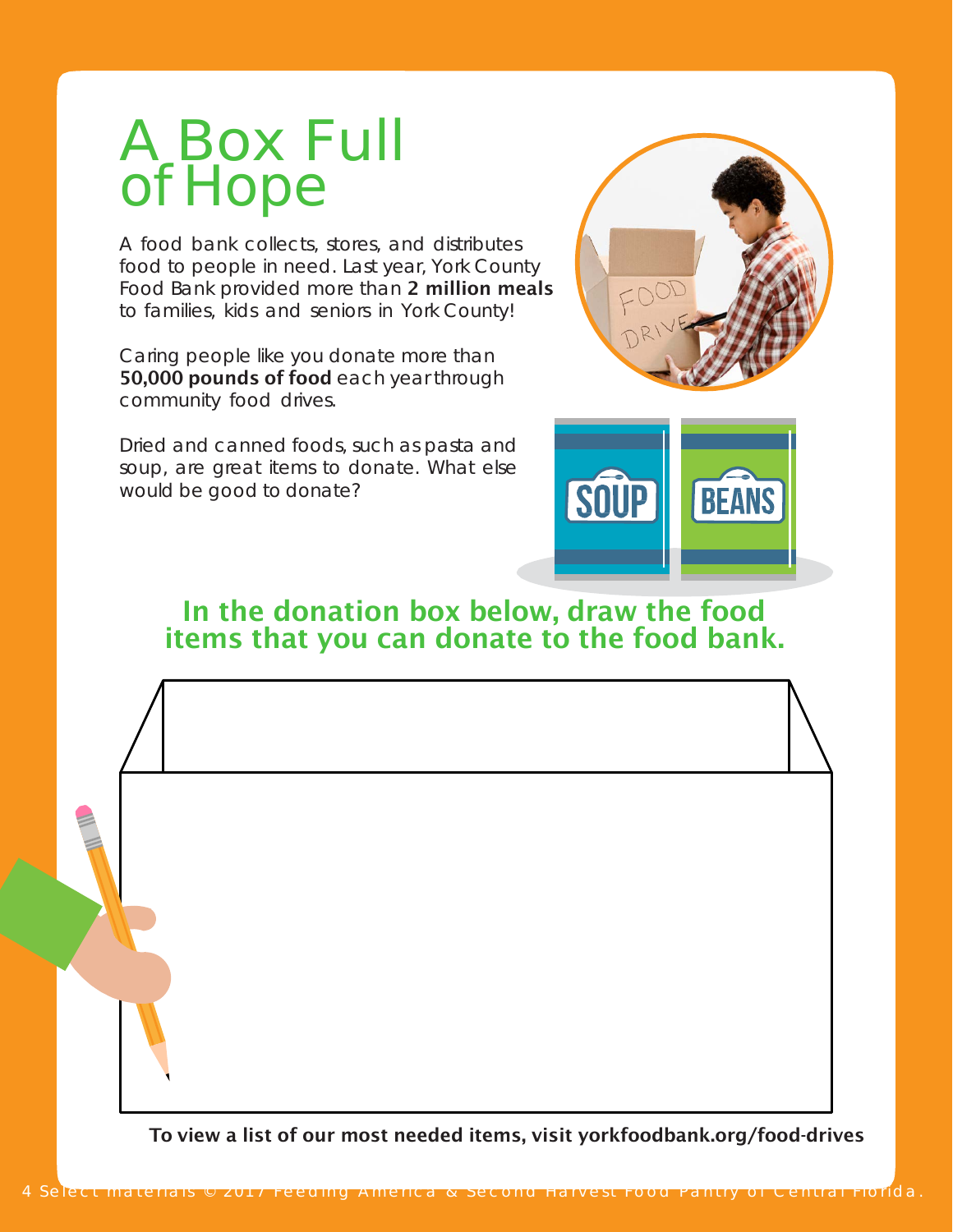# Family Action Ideas

By encouraging empathy at home and in your community, you can inspire and empower your child to take action!

Decorate a donation jar and start collecting money. Just \$1 = 6 meals!

Buy extra food items to donate.

Share food with a friend.

Take a family tour of the York County Food Bank.

Invite a friend to volunteer with you at the Food Bank.

Organize a food drive.

Set up a fundraising page for a special occasion, like your birthday.

Your family's own idea:

1 in 9 people in York County are foodinsecure.

Visit yorkfoodbank.org to learn more about how you can help!

Food Drive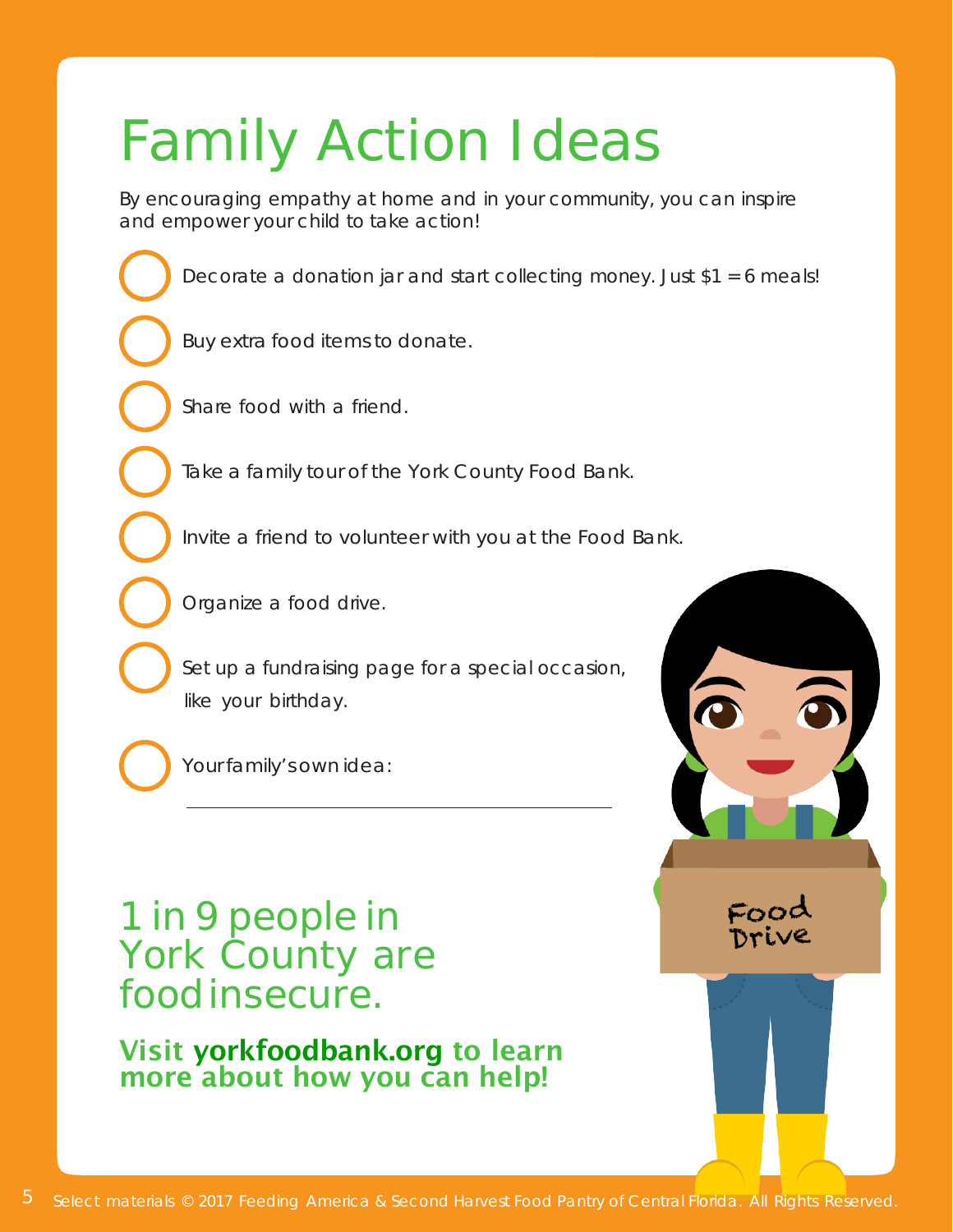# Activities

### **Connect the Dots**

York County Food Bank has a truck that picks up and delivers food each day!

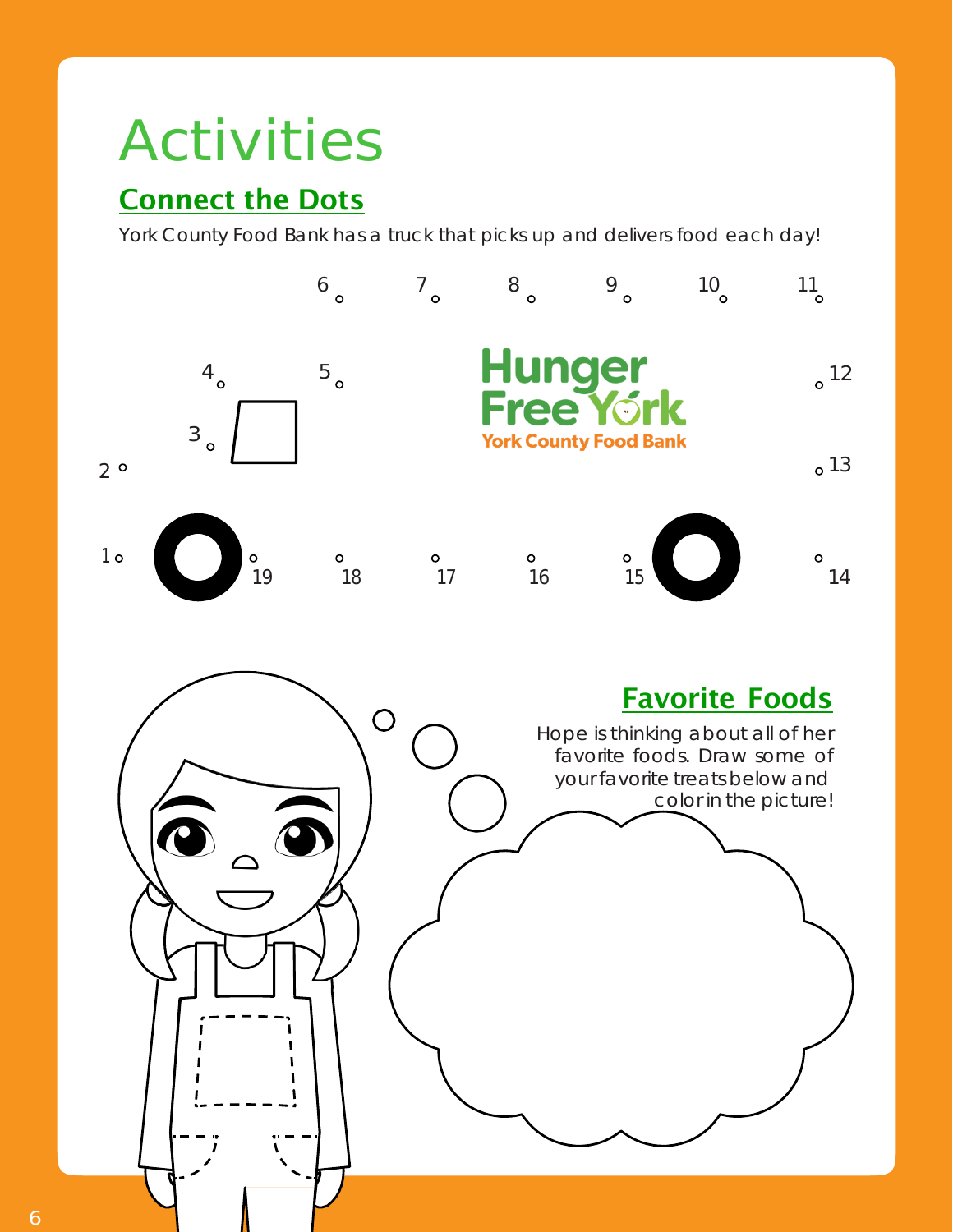# Activities

### Word Search

Can you find all 15 words?

| AF<br>ΒA<br>BE<br><b>BR</b>                                  | T W          |              | B            |              | E E F           |           | $U$ G $J$ |              |              | $\mathsf{A}$ |
|--------------------------------------------------------------|--------------|--------------|--------------|--------------|-----------------|-----------|-----------|--------------|--------------|--------------|
|                                                              | $\mathsf{A}$ | $\mathbf{O}$ | H            | R            | R G L           |           |           | F            | N            | N            |
| C                                                            | T            | R            | $\mathsf{C}$ |              | A N A O P       |           |           |              | W            | $\mathbf{O}$ |
| C(<br>Cl<br>GI<br>$\bigcirc$<br>$\bigcirc$<br>PE<br>РC<br>TC | Е            | R            | P            | $\mathbf{O}$ | $\mathsf{P}$    |           | A N C     |              | $\mathbf{X}$ | I            |
|                                                              | R            |              |              |              | R V C A R E S A |           |           |              |              | N            |
|                                                              |              | S C M        |              | L            |                 | D O T N B |           |              |              | $\mathbf{O}$ |
|                                                              | E.           | P            | $\mathbf{O}$ | $\top$       | T O M A         |           |           |              | L.           | L.           |
| W.                                                           | L            | E            | Н            |              | T O P           |           | T A       |              | $\mathbf{O}$ | I            |
|                                                              | $\mathbf{O}$ | $C \quad A$  |              | $\mathsf{U}$ | U C             |           | M         | B            | E.           | R            |
|                                                              | N            | S            | $\mathbf{O}$ | P            | S O             |           | N         | $\mathsf{A}$ | Е.           | B            |

PPLE BANANA **ANS ROCCOLI ARROT ORN JCUMBER** RAPES ONION RANGE **AS DTATO MATO ATERMELON** 

# **Crazy Cereal Box** Carrot Crunch? Lucky Lettuce? Onion O's? Kale Krispies? Invent your own crazy cereal and design the box!